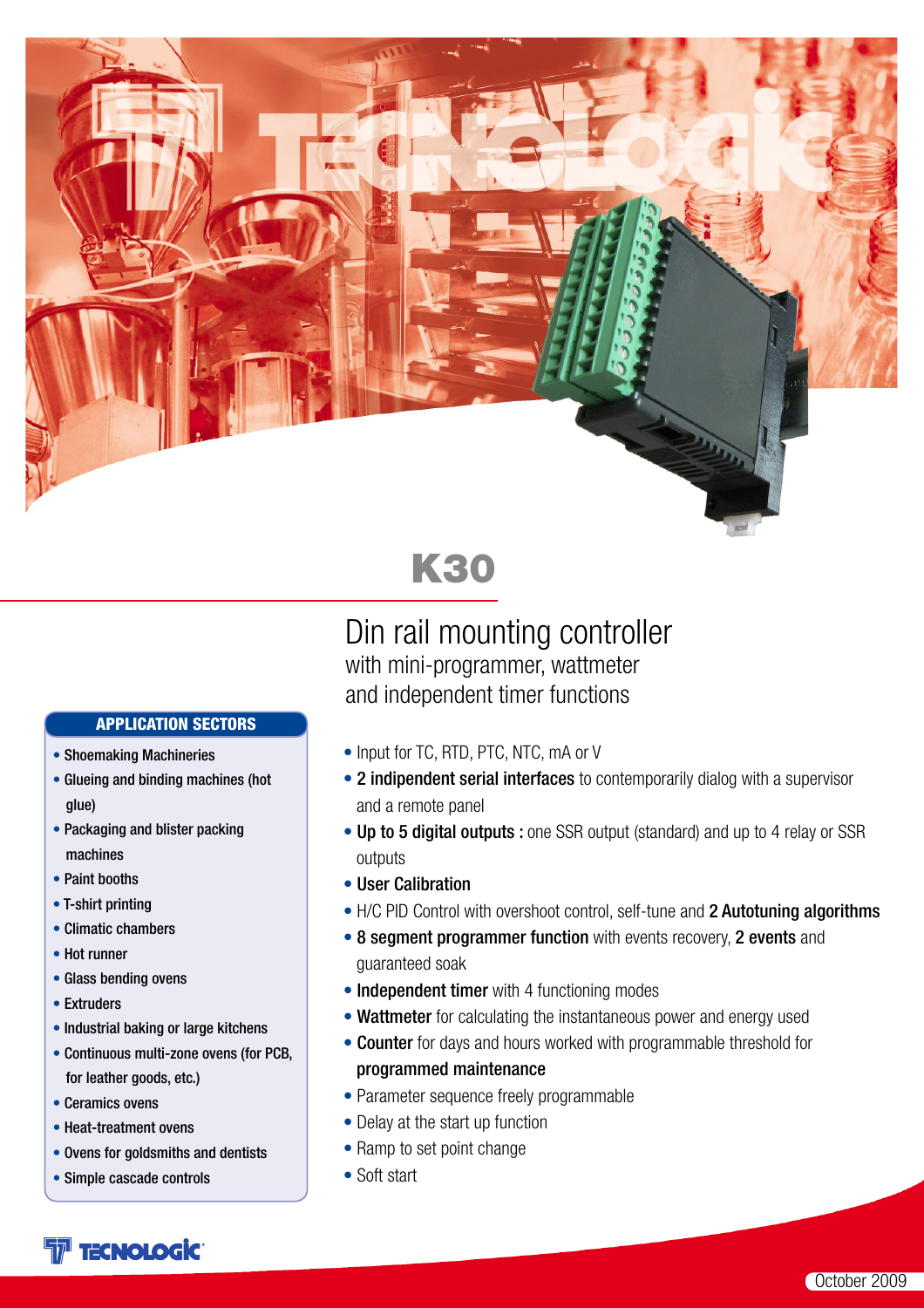### **T** TECNOLOGIC K30

#### DOUBLE SERIAL INTERFACE

#### MAIN OBJECTIVES

- simplify the assembling and maintenance of medium-sized machines (such as medium-sized incubators, climatic chambers, bread/pizza ovens as well as fridges, machines for the shoe-making industry, etc) separating the output part (to which all the signals are also connected) from the human-machine interface (that is connected to the power unit by a simple 5 pole cable)

- allow the front to be positioned in a user-friendly and attractive way without having to compromise on "isolation distance", "board depth" or any other chosen limit. -make it possible to personalize the machine front in an easy and cheap way while using a "serial" instrument.

All of this still allows these instruments to dialogue with external units such as supervisors, data loggers, PLCs, etc without this interfering with the normal running of the machine.



#### WHY NO DISPLAY ?





Whenever a sophisticated HMI is needed or is already present for other reasons, it is possible to use this resource for instrumentation too. There are several advantages: more simple cabling can be used, holes in the panels can be avoided, it is possible to connect the instrument where there is available space or near to the point where they are of use and, in many cases, control panel size can also be reduced.

Example: continuous 10 zone oven of a total length of 30 meters.

Solution 1: 10 panel instruments grouped together in a single board.

The board must be able to receive the 10 instruments (and therefore have 10 holes), in a position that is convenient for the user. The human-machine interface is that of the instrument and cannot be personalized.

At least the following must be connected to each instrument: a probe (calculating one zone every 3 meters, no less than 250 meters of compensated cable is needed) and the power supply (a further 250 meters of electric cable of suitable section).

Solution 2: back-of-board instruments connected close to the corresponding actuator.

If the instruments are positioned near to the zone that they regulate and all are connected by a serial line to an operator panel, the board only needs to be able to receive the operator panel (just one hole) at the front, a compensated cable is not required and a single power line is sufficient (30 meters). Finally, with only 30 meters of triple cable for signals, it is possible to gather all information necessary in real-time.

#### TWO AUTOTUNING ALGORITHMS

In order to meet the clients' needs and those of their production processes, TECNOLOGIC have developed two autotuning algorithms (as well as adaptive self-tuning): Oscillatory autotuning and the "fast" type.

- Oscillatory autotuning is the classic type that requires 3 oscillations to be made around a set point. This type of tuning is particularly accurate and can be set up at any moment. However, it takes a long time and generates an overshoot that, although not exaggerated, may not be appreciated.
- Fast autotuning on the other hand is much faster and therefore particularly suitable for very slow processes. Another of its characteristics is that it does not generate overshoot (the algorithm aims at keeping the PV under the set point). Finally fast autotuning, applied in multi-loop systems, feels the "dragging" effects produced by neighbouring loops much less and is therefore particularly suitable for machines such as extruders, hot-runners, continuous ovens, etc.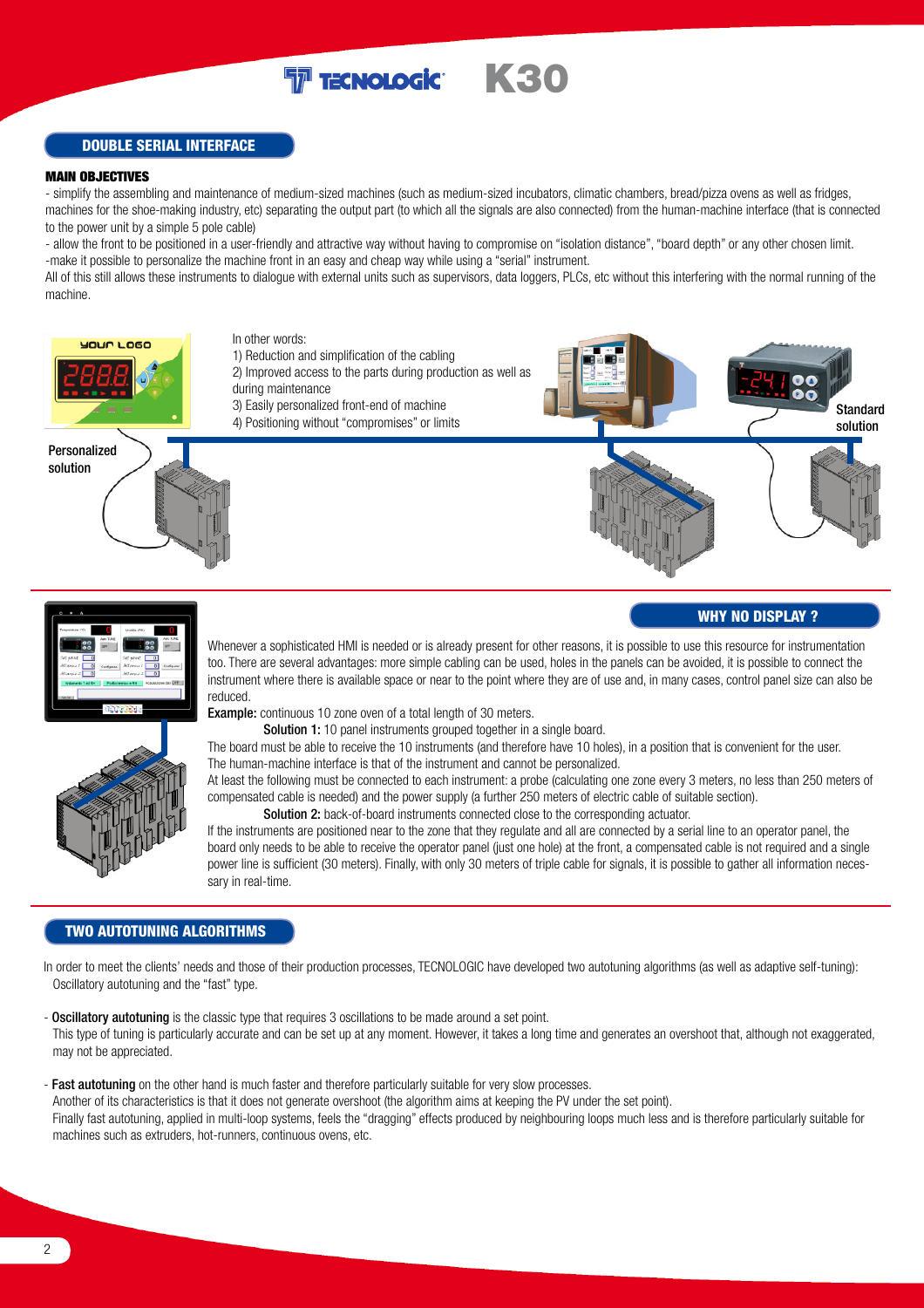# Din rail mounting controller

#### TECHNICAL FEATURES

#### ELECTRICAL DATA

Power supply:  $-100-240$  V AC ( $\pm 10$ %) 50/60 Hz  $-$  24 V AC/DC ( $\pm$  10%) 50/60 Hz (available soon) Power consumption: max 6 VA Device Class: Class II Nominal pulse voltage: 2,5 KV Category of overvoltage: II

Isolation: reinforced between low voltage (supply and output relay) and frontal parts. Reinforced between low voltage and very low voltage parts (input, static outputs). No isolation between input and static outputs. 50V isolation between RS485 and very low voltage parts.

#### **THERMOCOUPLE INPUT**

Type: J,K,S,R,T programmable Line resistance: 100  $\Omega$  max with error < $\pm$  0.1% of the input range width Unit of measurement: °C or °F programmable

**Cold junction:** automatic compensation from 0 to  $+50$  °C

Cold junction accuracy: 0,1 °C/°C @ 25 °C after a warm-up (instrument switch-on) of 20 min

Calibration: according to EN 60584-1 Burn-out: at the end of scale

| TC Type |                                 | Range |                             |
|---------|---------------------------------|-------|-----------------------------|
|         | From 0 to 1000 $^{\circ}$ C     |       | From 32 to 1832 $\degree$ F |
|         | From 0.0 to 999.9°C             |       | From 32.0 to 999.0 °F       |
| K       | From 0 to 1370 $^{\circ}$ C     |       | From 32 to 2498 °F          |
|         | From 0.0 to 999.9°C             |       | From 32.0 to 999.0 °F       |
| s       | From 0 to 1760 $\degree$ C      |       | From 32 to 3200 °F          |
|         | From $0.0$ to $999.9^{\circ}$ C |       | From 32.0 to 999.0 °F       |
| R       | From 0 to 1760 $\degree$ C      |       | From 32 to 3200 °F          |
|         | From 0.0 to $999.9^{\circ}$ C   |       | From 32.0 to 999.0 °F       |
| Τ       | From 0 to 400 $^{\circ}$ C      |       | From 32 to $752$ °F         |
|         | From 0.0 to 400.0°C             |       | From 32.0 to 752.0 °F       |

#### **THERMORESISTANCE INPUT (RTD)**

Type: Pt 100 3 wires

Current: 135 µA

Line resistance: automatic compensation up to 20  $\Omega$ /wire with maximum error  $\lt$  + 0.1% of the input span

Unit of measurement: °C or °F programmable

Burn-out: at the end of scale

Calibration: according to EN 60751/A2

| RTD Type | Range                             |                               |
|----------|-----------------------------------|-------------------------------|
|          | <b>Pt 100</b> From -200 to 850 °C | From -328 to 1562 $\degree$ F |
|          | From -200.0 to 850.0 $^{\circ}$ C | From $-328.0$ to 999.9 °F     |

#### **THERMISTOR INPUT**

Type: KTY 81-121 (990  $\Omega$  @ 25 °C) and NTC 103AT-2 (10 KΩ @ 25 °C)

Unit of measurement: °C or F, programmable

| Range                            |                                   |  |
|----------------------------------|-----------------------------------|--|
| From -55 to 150 $^{\circ}$ C     | From $-67$ to $302^{\circ}F$      |  |
| From -55.0 to 150.0 $^{\circ}$ C | From $-67.0$ to 302.0 $\degree$ F |  |
| From $-50$ to 110 $^{\circ}$ C   | From $-58$ to $230^{\circ}$ F     |  |
| From -50.0 to 110.0 $^{\circ}$ C | From -58.0 to 230.0 °F            |  |
|                                  |                                   |  |

#### **LINEAR SIGNALS INPUT**

Type: 0/10-50 mV, 0/12-60 mV, 0/4-20 mA, 0/1-5 V, 0/2-10 V Visualization: programmable from -1999 to 9999 Decimal point: programmable

Burn-out: (only for zero suppression signals ) Burn-out signaling when the input signal is less than 5% of the input field

#### Auxiliary supply for 0/4 - 20 mA transmitters:

- Type: not isolated and not protected against short-circuit

 $-$  Load: 10 V @ 20 mA.

Input impedance:  $-51$   $\Omega$  for mA input

- >1 MΩ for mV and V input



#### **DIGITAL INPUTS**

Type: for free-voltage contacts Max contact resistance: 10  $\Omega$ Contact load: 10 V, 6 mA

#### **OUTPUTS**

Function: programmable Output action: direct/reverse, programmable Type: a) Relay outputs Contact: - SPDT or SPST-NO Contact Load: see the "How to order" Relay electric life: 100000 operations b) Logic tension to drive a solid state relay Isolation: Output NOT isolated as regards the very low voltage parts **Logic state 1:**  $12 \text{ V} \pm 20\%$  @ 1 mA  $10 V \pm 20\%$  @ 20 mA Logic state  $0: < 0.5$  V

Note: the selection "output 5" or "supply for transmitter" is programmable.

#### **POWER OUTPUT SENSOR**

**Isolation:** Output not isolated and not protected by the short circuit Tension: 12 VDC Current: 20 mA Max

#### **SERIAL INTERFACES (independent)**

Serial 1 (standard) Type: proprietary Isolation: not isolated in respect to very low voltages parts Protocol: proprietary Electrical levels: TTL

#### Serial 2 (optional)

Type: RS485 Isolation: functional (50 V) in respect to very low voltages parts Protocol: Modbus RTU Electrical levels: according to EIA standards Baud rate: from 1200 to 38000 baud Parity: none **Data formed:** 8 bit  $+1$  start bit  $+1$  stop bit

#### ENVIROMENTAL DATA

Pollution category: 2 Installation category: II **Operating temperature:** from 0 to 50 °C Operating humidity: < 95 RH% without condensation Storage temperature: -25 °C to 60 °C

#### FUNCTIONAL DATA

Control: - single action PID, double action PID - ON/OFF, Neutral Zone ON/OFF **Overall accuracy:**  $\pm$  (0,5 % span  $\pm$  1 digit @25 °C); Tc S:  $\pm$  (1 % span  $\pm$  1 digit @ 25 °C) Sampling rate: 130 ms Display updating time: 500 ms Common-mode rejection: 120 dB to 50/60 Hz Normal-mode rejection: 60 dB to 50/60 Hz Conformity: EMC 2004/108/CE (EN 61326) Directive, LV 2006/95/CE (EN 61010-1) Directive.